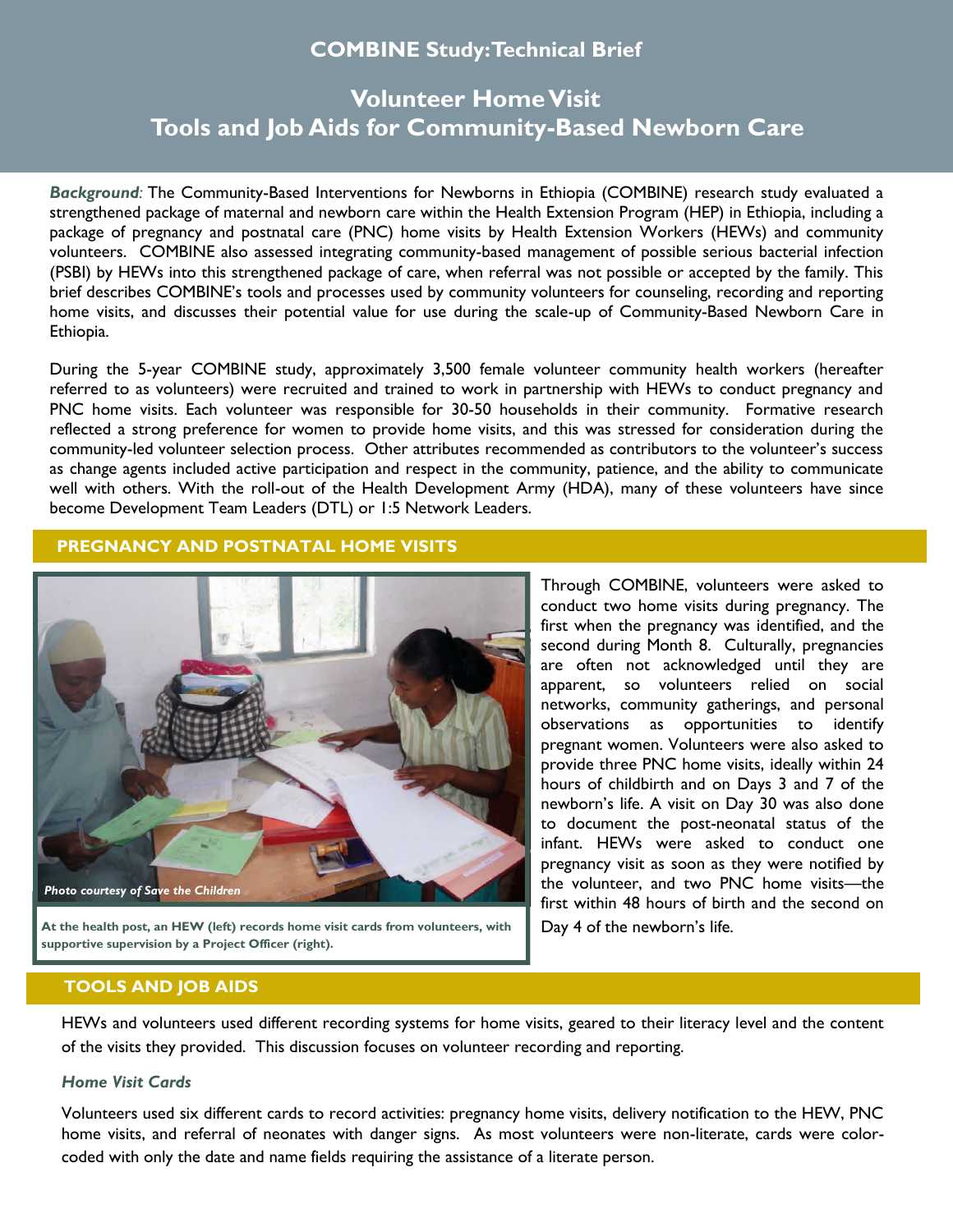Using the yellow PNC home visit card in Figure 1 as an example, volunteers recorded the following:

- 1. Entered the mother's name, *gasha/gote* (neighborhood), and date of delivery.
- 2. Placed a check mark in the appropriate bubble based on when they visited the mother and newborn; for example, if the first visit happened two days after delivery, they checked the second bubble.
- 3. Documented the survival status of the newborn during the visit by circling the appropriate picture on the left side of the card.
- 4. If the volunteer identified danger signs in the newborn, they circled the picture (s) depicting the danger sign(s) in the two duplicate boxes on the right side of the card.
- 5. The lower duplicate box with the identified danger sign(s) was removed and given to the mother to serve as a referral slip when the mother sought care at the health post. The other duplicate box remained affixed to the card for COMBINE monitoring purposes.



#### *Pregnancy Register*

At the health post, HEWs kept a pregnancy register to record and track all significant events during pregnancy and the PNC period, including the number and timing of home visits, as well as the infant's status at 30 days. This information was compiled using the volunteers' completed cards as well as the HEW's separate set of visit forms.

#### *Counseling Aids*

Volunteers and HEWs reinforced key messages and counseled mothers during home visits through the use of the Mother and Newborn Health (MNH) Booklet. This pictorial counseling aid included simple written messages promoting focused antenatal care (ANC), planning for birth, the recognition of danger signs and care-seeking for the mother and newborn, and essential newborn care (ENC). The MNH Booklet was given to pregnant women at the first home visit for on-going reference. Volunteers used a Danger Signs Card during PNC home visits, which was also pictorial and emphasized maternal and newborn danger signs after delivery requiring referral.